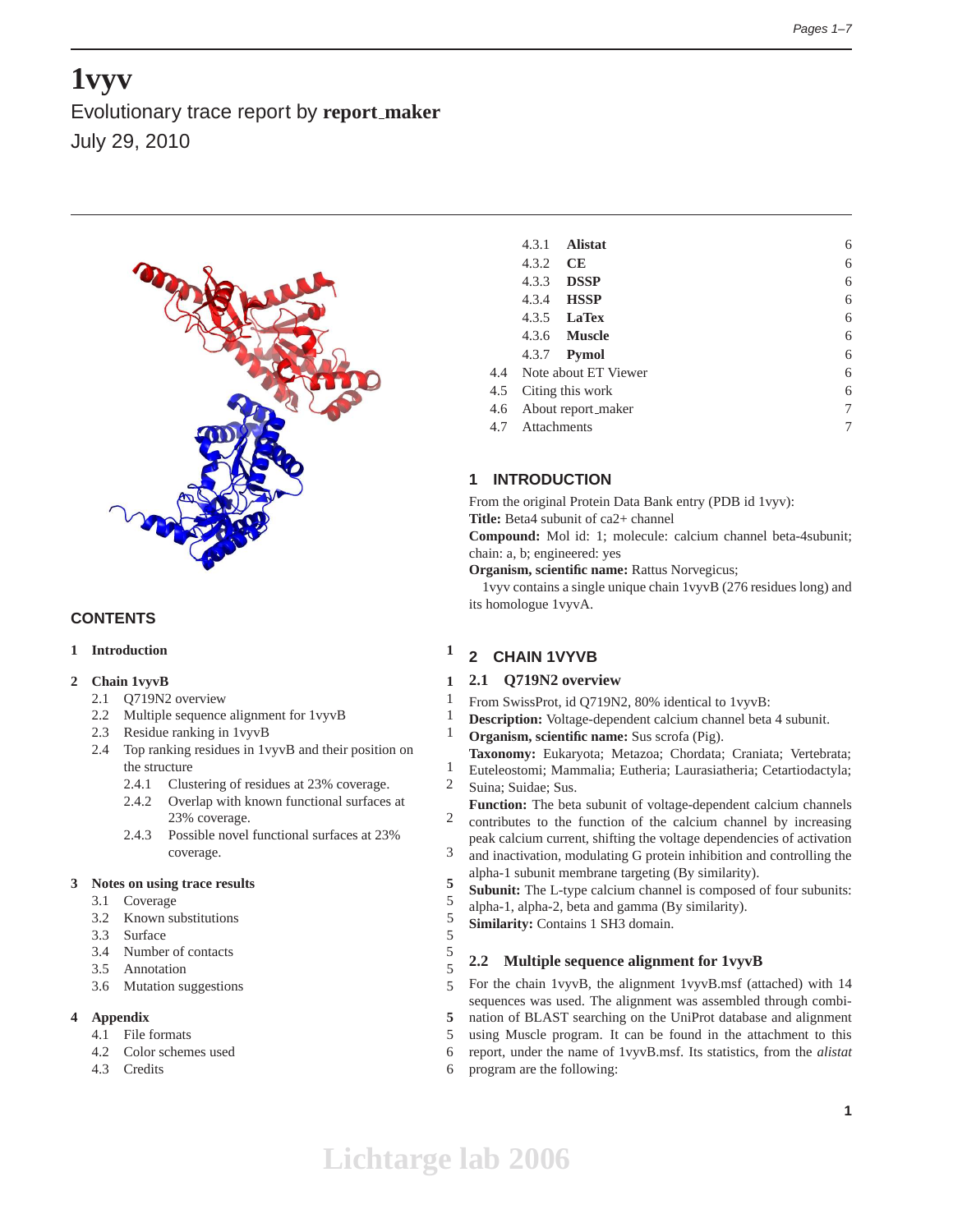





**Fig. 1.** Residues 70-246 in 1vyvB colored by their relative importance. (See Appendix, Fig.9, for the coloring scheme.)



**Fig. 2.** Residues 247-403 in 1vyvB colored by their relative importance. (See Appendix, Fig.9, for the coloring scheme.)

| Format:                   | MSF   |      |
|---------------------------|-------|------|
| Number of sequences: 14   |       |      |
| Total number of residues: |       | 3838 |
| Smallest:                 | 265   |      |
| Largest:                  | 276   |      |
| Average length:           | 274.1 |      |
| Alignment length:         | 276   |      |
| Average identity:         | 67%   |      |
| Most related pair:        | 99%   |      |
| Most unrelated pair:      | 32%   |      |
| Most distant seq:         | 73%   |      |

Furthermore, 21% of residues show as conserved in this alignment. The alignment consists of 92% eukaryotic ( 57% vertebrata, 7% arthropoda) sequences. (Descriptions of some sequences were not readily available.) The file containing the sequence descriptions can be found in the attachment, under the name 1vyvB.descr.

#### **2.3 Residue ranking in 1vyvB**

The 1vyvB sequence is shown in Figs. 1–2, with each residue colored according to its estimated importance. The full listing of residues in 1vyvB can be found in the file called 1vyvB.ranks sorted in the attachment.

## **2.4 Top ranking residues in 1vyvB and their position on the structure**

In the following we consider residues ranking among top 23% of residues in the protein (the closest this analysis allows us to get to 25%). Figure 3 shows residues in 1vyvB colored by their importance: bright red and yellow indicate more conserved/important residues (see Appendix for the coloring scheme). A Pymol script for producing this figure can be found in the attachment.

*2.4.1 Clustering of residues at 23% coverage.* Fig. 4 shows the top 23% of all residues, this time colored according to clusters they belong to. The clusters in Fig.4 are composed of the residues listed



**Fig. 3.** Residues in 1vyvB, colored by their relative importance. Clockwise: front, back, top and bottom views.



**Fig. 4.** Residues in 1vyvB, colored according to the cluster they belong to: red, followed by blue and yellow are the largest clusters (see Appendix for the coloring scheme). Clockwise: front, back, top and bottom views. The corresponding Pymol script is attached.

in Table 1.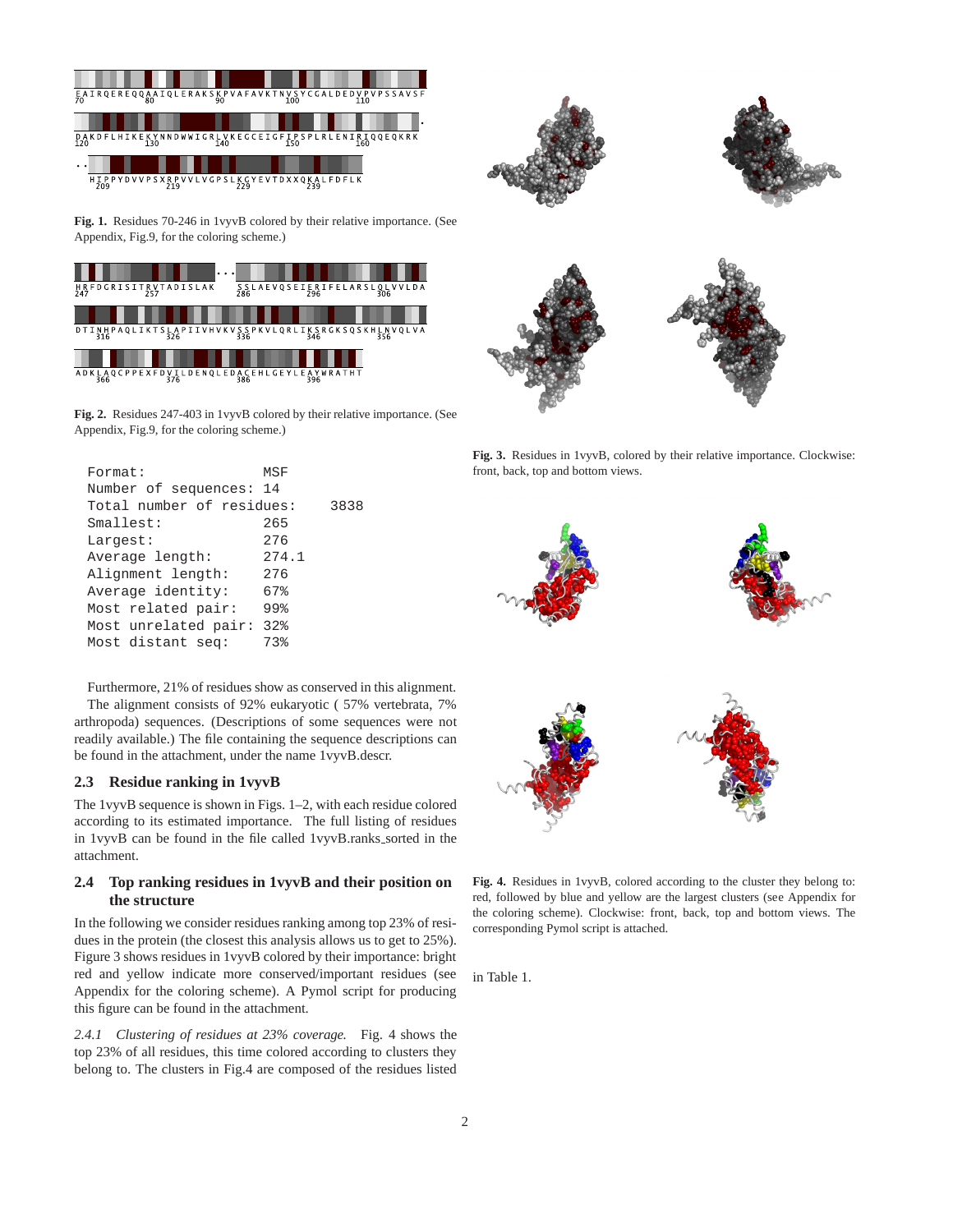| Table 1. |      |                                   |  |
|----------|------|-----------------------------------|--|
| cluster  | size | member                            |  |
| color    |      | residues                          |  |
| red      | 44   | 80,84,90,92,93,94,95,96,102       |  |
|          |      | 111, 119, 124, 126, 130, 135, 136 |  |
|          |      | 137, 138, 139, 141, 149, 151, 156 |  |
|          |      | 211, 212, 214, 215, 216, 217, 219 |  |
|          |      | 220, 249, 258, 294, 296, 298, 307 |  |
|          |      | 311, 326, 328, 395, 397, 400, 402 |  |
| blue     | 5    | 240, 380, 381, 383, 386           |  |
| yellow   | 4    | 225, 226, 228, 234                |  |
| green    | 3    | 339, 341, 344                     |  |
| purple   | 2    | 318,374                           |  |

**Table 1.** Clusters of top ranking residues in 1vyvB.

*2.4.2 Overlap with known functional surfaces at 23% coverage.* The name of the ligand is composed of the source PDB identifier and the heteroatom name used in that file.

**Interface with 1vyvA.**Table 2 lists the top 23% of residues at the interface with 1vyvA. The following table (Table 3) suggests possible disruptive replacements for these residues (see Section 3.6).

| Table 2.               |   |               |      |                 |               |  |
|------------------------|---|---------------|------|-----------------|---------------|--|
| subst's<br>type<br>res |   |               | cvg  | $\mathbf{noc}/$ | dist          |  |
|                        |   | $\frac{9}{6}$ |      | bb              | $\mathcal{A}$ |  |
| 349                    | G | G(100)        | 0.21 | 8/8             | 3.68          |  |

**Table 2.** The top 23% of residues in 1vyvB at the interface with 1vyvA. (Field names: res: residue number in the PDB entry; type: amino acid type; substs: substitutions seen in the alignment; with the percentage of each type in the bracket; noc/bb: number of contacts with the ligand, with the number of contacts realized through backbone atoms given in the bracket; dist: distance of closest apporach to the ligand. )

| Table 3. |                    |                              |  |
|----------|--------------------|------------------------------|--|
| res      | disruptive<br>type |                              |  |
|          |                    | mutations                    |  |
| 349      | G                  | (KER) (FOMWHD) (NYLPI) (SVA) |  |

**Table 3.** List of disruptive mutations for the top 23% of residues in 1vyvB, that are at the interface with 1vyvA.

Figure 5 shows residues in 1vyvB colored by their importance, at the interface with 1vyvA.

*2.4.3 Possible novel functional surfaces at 23% coverage.* One group of residues is conserved on the 1vyvB surface, away from (or susbtantially larger than) other functional sites and interfaces recognizable in PDB entry 1vyv. It is shown in Fig. 6. The right panel shows (in blue) the rest of the larger cluster this surface belongs to. The residues belonging to this surface "patch" are listed in Table 4, while Table 5 suggests possible disruptive replacements for these residues (see Section 3.6).



**Fig. 5.** Residues in 1vyvB, at the interface with 1vyvA, colored by their relative importance. 1vyvA is shown in backbone representation (See Appendix for the coloring scheme for the protein chain 1vyvB.)



**Fig. 6.** A possible active surface on the chain 1vyvB. The larger cluster it belongs to is shown in blue.

| Table 4. |                          |                       |      |  |
|----------|--------------------------|-----------------------|------|--|
| res      | type                     | substitutions $(\% )$ | cvg  |  |
| 92       | V                        | V(100)                | 0.21 |  |
| 94       | F                        | F(100)                | 0.21 |  |
| 95       | Α                        | A(100)                | 0.21 |  |
| 96       | V                        | V(100)                | 0.21 |  |
| 111      | P                        | P(100)                | 0.21 |  |
| 119      | F                        | F(100)                | 0.21 |  |
| 124      | F                        | F(100)                | 0.21 |  |
| 126      | H                        | H(100)                | 0.21 |  |
| 130      | K                        | K(100)                | 0.21 |  |
| 135      | W                        | W(100)                | 0.21 |  |
| 136      | W                        | W(100)                | 0.21 |  |
| 139      | R                        | R(100)                | 0.21 |  |
|          | continued in next column |                       |      |  |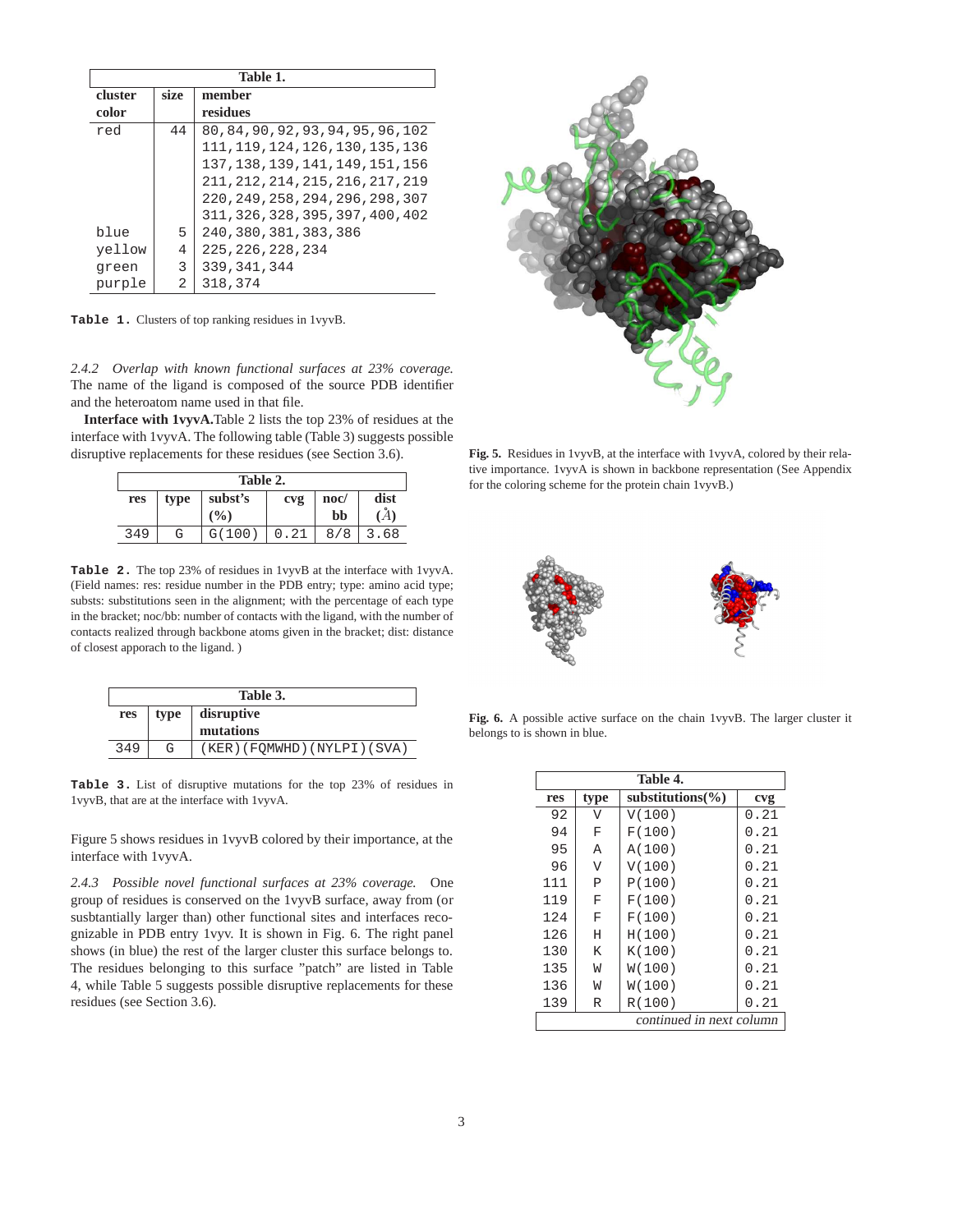| <b>Table 4.</b> continued |                         |                       |      |  |
|---------------------------|-------------------------|-----------------------|------|--|
| res                       | type                    | substitutions $(\% )$ | cvg  |  |
| 141                       | V                       | V(100)                | 0.21 |  |
| 156                       | L                       | L(100)                | 0.21 |  |
| 211                       | P                       | P(100)                | 0.21 |  |
| 212                       | Υ                       | Y(100)                | 0.21 |  |
| 214                       | $\overline{\mathsf{V}}$ | V(100)                | 0.21 |  |
| 215                       | V                       | V(100)                | 0.21 |  |
| 216                       | P                       | P(100)                | 0.21 |  |
| 219                       | R                       | R(100)                | 0.21 |  |
| 307                       | L                       | L(100)                | 0.21 |  |
| 326                       | Г                       | L(100)                | 0.21 |  |
| 328                       | P                       | P(100)                | 0.21 |  |
| 395                       | E                       | E(100)                | 0.21 |  |
| 397                       | Υ                       | Y(100)                | 0.21 |  |
| 400                       | A                       | A(100)                | 0.21 |  |
| 402                       | Η                       | H(100)                | 0.21 |  |
| 90                        | K                       | K(92)S(7)             | 0.23 |  |
| 93                        | Α                       | A(92)V(7)             | 0.23 |  |
| 102                       | Υ                       | Y(92)F(7)             | 0.23 |  |
| 217                       | S                       | S(92)T(7)             | 0.23 |  |

**Table 4.** Residues forming surface "patch" in 1vyvB.

|     |                         | Table 5.                   |
|-----|-------------------------|----------------------------|
| res | type                    | disruptive                 |
|     |                         | mutations                  |
| 92  | $\overline{V}$          | (KYER) (QHD) (N) (FTMW)    |
| 94  | F                       | (KE) (TOD) (SNCRG) (M)     |
| 95  | Α                       | (KYER) (QHD) (N) (FTMW)    |
| 96  | V                       | (KYER) (QHD) (N) (FTMW)    |
| 111 | Ρ                       | $(YR)$ (TH) (SKECG) (FQWD) |
| 119 | F                       | (KE) (TOD) (SNCRG) (M)     |
| 124 | F                       | (KE) (TQD) (SNCRG) (M)     |
| 126 | Η                       | (E)(TOMD)(SNKVCLAPIG)(YR)  |
| 130 | K                       | $(Y)$ (FTW) (SVCAG) (HD)   |
| 135 | W                       | (KE) (TOD) (SNCRG) (M)     |
| 136 | W                       | (KE) (TOD) (SNCRG) (M)     |
| 139 | R                       | (TD)(SYEVCLAPIG)(FMW)(N)   |
| 141 | V                       | (KYER) (OHD) (N) (FTMW)    |
| 156 | L                       | (YR)(TH)(SKECG)(FOWD)      |
| 211 | $\, {\bf P}$            | (YR) (TH) (SKECG) (FOWD)   |
| 212 | Y                       | (K) (OM) (NEVLAPIR) (D)    |
| 214 | V                       | (KYER) (QHD) (N) (FTMW)    |
| 215 | $\overline{\mathsf{V}}$ | (KYER) (QHD) (N) (FTMW)    |
| 216 | Ρ                       | (YR) (TH) (SKECG) (FOWD)   |
| 219 | $\mathbb R$             | (TD)(SYEVCLAPIG)(FMW)(N)   |
| 307 | L                       | (YR)(TH)(SKECG)(FQWD)      |
| 326 | Г                       | $(YR)$ (TH) (SKECG) (FQWD) |
| 328 | Ρ                       | (YR)(TH)(SKECG)(FQWD)      |
| 395 | E                       | (FWH)(YVCARG)(T)(SNKLPI)   |
| 397 | Υ                       | $(K)$ (OM) (NEVLAPIR) (D)  |
| 400 | Α                       | (KYER) (QHD) (N) (FTMW)    |
|     |                         | continued in next column   |
|     |                         |                            |

|     | <b>Table 5. continued</b> |                                |  |  |
|-----|---------------------------|--------------------------------|--|--|
| res | type                      | disruptive                     |  |  |
|     |                           | mutations                      |  |  |
| 402 | H                         | $(E)$ (TOMD) (SNKVCLAPIG) (YR) |  |  |
| 90  | K                         | $(Y)$ (FW) (T) (VCAHG)         |  |  |
| 93  | A                         | (KYER) (QHD) (N) (FTMW)        |  |  |
| 102 | Y                         | (K)(Q)(EM)(NR)                 |  |  |
| 217 | S                         | $(KR)$ (FQMWH) (NELPI) (Y)     |  |  |

**Table 5.** Disruptive mutations for the surface patch in 1vyvB.

Another group of surface residues is shown in Fig.7. The residues



**Fig. 7.** Another possible active surface on the chain 1vyvB.

belonging to this surface "patch" are listed in Table 6, while Table 7 suggests possible disruptive replacements for these residues (see Section 3.6).

| Table 6. |      |                       |      |  |
|----------|------|-----------------------|------|--|
| res      | type | substitutions $(\% )$ | cvg  |  |
| 226      | Р    | P(100)                | 0.21 |  |
| 228      | L    | L(100)                | 0.21 |  |
| 339      | K    | K(100)                | 0.21 |  |
| 341      | L    | L(100)                | 0.21 |  |
| 344      | т.   | L(100)                | .21  |  |

**Table 6.** Residues forming surface "patch" in 1vyvB.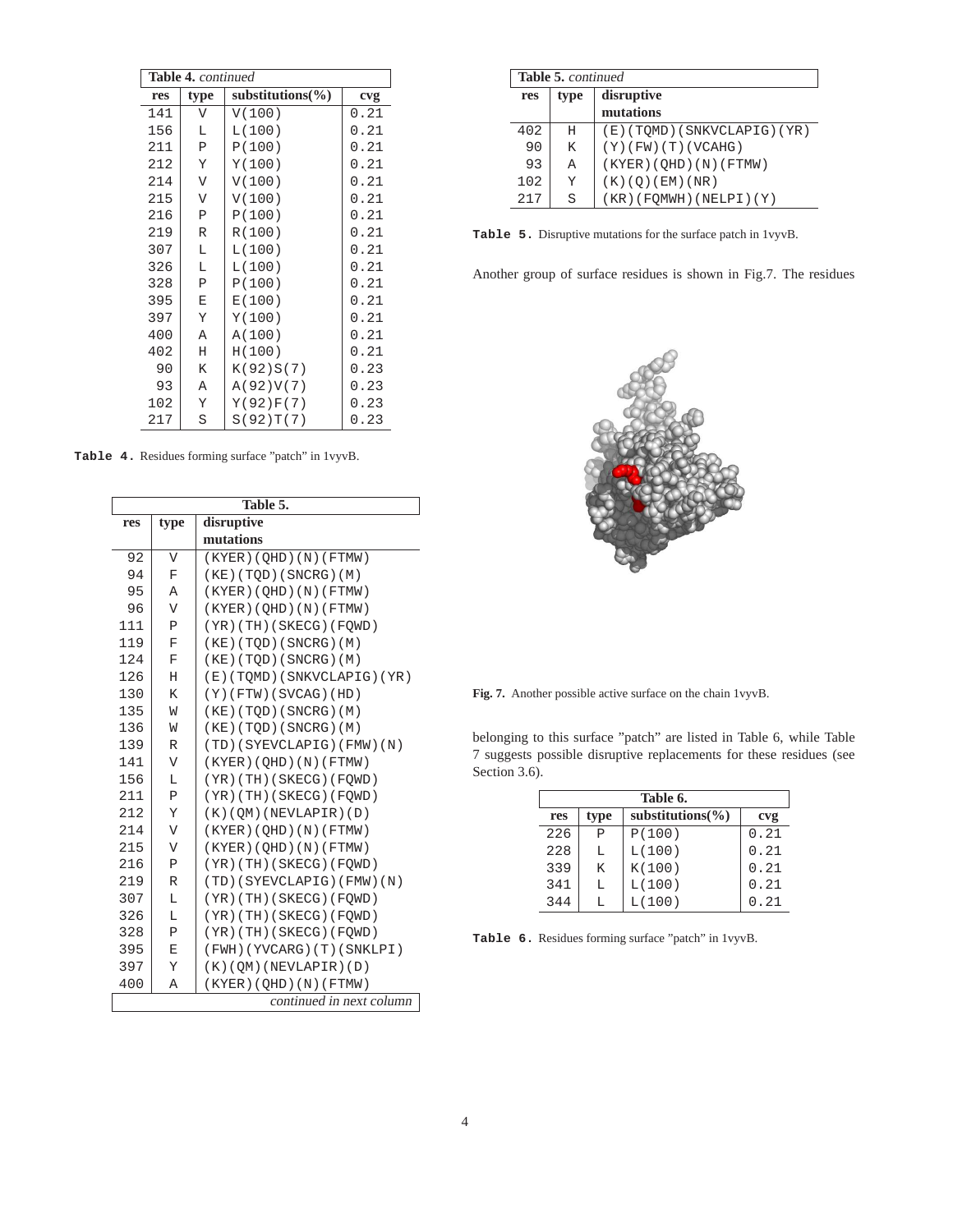| Table 7. |      |                          |  |
|----------|------|--------------------------|--|
| res      | type | disruptive               |  |
|          |      | mutations                |  |
| 226      | P    | (YR)(TH)(SKECG)(FQWD)    |  |
| 228      | L    | (YR)(TH)(SKECG)(FQWD)    |  |
| 339      | K    | $(Y)$ (FTW) (SVCAG) (HD) |  |
| 341      | т.   | (YR)(TH)(SKECG)(FQWD)    |  |
| 344      | т.   | (YR)(TH)(SKECG)(FQWD)    |  |

**Table 7.** Disruptive mutations for the surface patch in 1vyvB.

Another group of surface residues is shown in Fig.8. The residues



**Fig. 8.** Another possible active surface on the chain 1vyvB.

belonging to this surface "patch" are listed in Table 8, while Table 9 suggests possible disruptive replacements for these residues (see Section 3.6).

| Table 8. |      |                       |      |  |
|----------|------|-----------------------|------|--|
| res      | type | substitutions $(\% )$ | cvg  |  |
| 240      | А    | A(100)                | 0.21 |  |
| 380      | E    | E(100)                | 0.21 |  |
| 381      | N    | N(100)                | 0.21 |  |
| 383      | L    | L(100)                | 0.21 |  |
| 386      | А    | A(100)                | 0.21 |  |

**Table 8.** Residues forming surface "patch" in 1vyvB.

| Table 9. |      |                             |
|----------|------|-----------------------------|
| res      | type | disruptive                  |
|          |      | mutations                   |
| 240      | A    | (KYER) (OHD) (N) (FTMW)     |
| 380      | E    | (FWH) (YVCARG) (T) (SNKLPI) |
| 381      | N    | $(Y)$ (FTWH) (SEVCARG) (MD) |
| 383      | L    | $(YR)$ (TH) (SKECG) (FQWD)  |
| 386      | Α    | (KYER) (QHD) (N) (FTMW)     |

**Table 9.** Disruptive mutations for the surface patch in 1vyvB.

### **3 NOTES ON USING TRACE RESULTS**

#### **3.1 Coverage**

Trace results are commonly expressed in terms of coverage: the residue is important if its "coverage" is small - that is if it belongs to some small top percentage of residues [100% is all of the residues in a chain], according to trace. The ET results are presented in the form of a table, usually limited to top 25% percent of residues (or to some nearby percentage), sorted by the strength of the presumed evolutionary pressure. (I.e., the smaller the coverage, the stronger the pressure on the residue.) Starting from the top of that list, mutating a couple of residues should affect the protein somehow, with the exact effects to be determined experimentally.

#### **3.2 Known substitutions**

One of the table columns is "substitutions" - other amino acid types seen at the same position in the alignment. These amino acid types may be interchangeable at that position in the protein, so if one wants to affect the protein by a point mutation, they should be avoided. For example if the substitutions are "RVK" and the original protein has an R at that position, it is advisable to try anything, but RVK. Conversely, when looking for substitutions which will *n*ot affect the protein, one may try replacing, R with K, or (perhaps more surprisingly), with V. The percentage of times the substitution appears in the alignment is given in the immediately following bracket. No percentage is given in the cases when it is smaller than 1%. This is meant to be a rough guide - due to rounding errors these percentages often do not add up to 100%.

#### **3.3 Surface**

To detect candidates for novel functional interfaces, first we look for residues that are solvent accessible (according to DSSP program) by at least  $10\AA^2$ , which is roughly the area needed for one water molecule to come in the contact with the residue. Furthermore, we require that these residues form a "cluster" of residues which have neighbor within  $5\AA$  from any of their heavy atoms.

Note, however, that, if our picture of protein evolution is correct, the neighboring residues which *are not* surface accessible might be equally important in maintaining the interaction specificity - they should not be automatically dropped from consideration when choosing the set for mutagenesis. (Especially if they form a cluster with the surface residues.)

#### **3.4 Number of contacts**

Another column worth noting is denoted "noc/bb"; it tells the number of contacts heavy atoms of the residue in question make across the interface, as well as how many of them are realized through the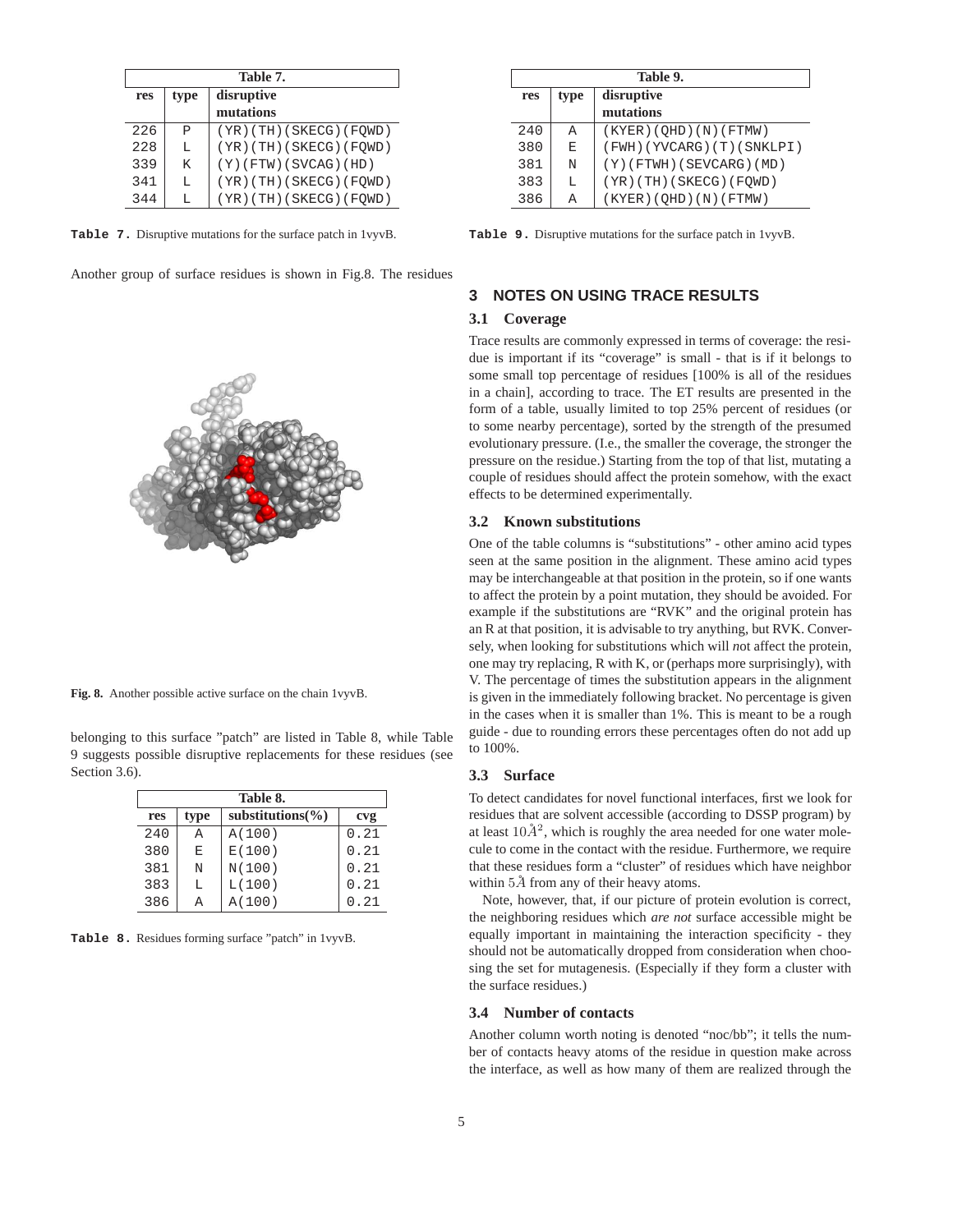backbone atoms (if all or most contacts are through the backbone, mutation presumably won't have strong impact). Two heavy atoms are considered to be "in contact" if their centers are closer than  $5\AA$ .

#### **3.5 Annotation**

If the residue annotation is available (either from the pdb file or from other sources), another column, with the header "annotation" appears. Annotations carried over from PDB are the following: site (indicating existence of related site record in PDB ), S-S (disulfide bond forming residue), hb (hydrogen bond forming residue, jb (james bond forming residue), and sb (for salt bridge forming residue).

#### **3.6 Mutation suggestions**

Mutation suggestions are completely heuristic and based on complementarity with the substitutions found in the alignment. Note that they are meant to be **disruptive** to the interaction of the protein with its ligand. The attempt is made to complement the following properties: small  $[AVGSTC]$ , medium  $[LPNQDEMIK]$ , large  $[WFYHR]$ , hydrophobic  $[LPVAMWFI]$ , polar  $[GTCY]$ ; positively  $[KHR]$ , or negatively  $[DE]$  charged, aromatic  $[WFYH]$ , long aliphatic chain  $[EKRQM]$ , OH-group possession  $[SDETY]$ , and NH2 group possession  $[NQRK]$ . The suggestions are listed according to how different they appear to be from the original amino acid, and they are grouped in round brackets if they appear equally disruptive. From left to right, each bracketed group of amino acid types resembles more strongly the original (i.e. is, presumably, less disruptive) These suggestions are tentative - they might prove disruptive to the fold rather than to the interaction. Many researcher will choose, however, the straightforward alanine mutations, especially in the beginning stages of their investigation.

## **4 APPENDIX**

#### **4.1 File formats**

Files with extension "ranks\_sorted" are the actual trace results. The fields in the table in this file:

- alignment# number of the position in the alignment
- residue# residue number in the PDB file
- type amino acid type
- rank rank of the position according to older version of ET
- variability has two subfields:
	- 1. number of different amino acids appearing in in this column of the alignment
	- 2. their type
- rho ET score the smaller this value, the lesser variability of this position across the branches of the tree (and, presumably, the greater the importance for the protein)
- cvg coverage percentage of the residues on the structure which have this rho or smaller
- gaps percentage of gaps in this column

#### **4.2 Color schemes used**

The following color scheme is used in figures with residues colored by cluster size: black is a single-residue cluster; clusters composed of more than one residue colored according to this hierarchy (ordered by descending size): red, blue, yellow, green, purple, azure, turquoise, brown, coral, magenta, LightSalmon, SkyBlue, violet, gold,



**Fig. 9.** Coloring scheme used to color residues by their relative importance.

bisque, LightSlateBlue, orchid, RosyBrown, MediumAquamarine, DarkOliveGreen, CornflowerBlue, grey55, burlywood, LimeGreen, tan, DarkOrange, DeepPink, maroon, BlanchedAlmond.

The colors used to distinguish the residues by the estimated evolutionary pressure they experience can be seen in Fig. 9.

#### **4.3 Credits**

*4.3.1* **Alistat** *alistat* reads a multiple sequence alignment from the file and shows a number of simple statistics about it. These statistics include the format, the number of sequences, the total number of residues, the average and range of the sequence lengths, and the alignment length (e.g. including gap characters). Also shown are some percent identities. A percent pairwise alignment identity is defined as (idents / MIN(len1, len2)) where idents is the number of exact identities and len1, len2 are the unaligned lengths of the two sequences. The "average percent identity", "most related pair", and "most unrelated pair" of the alignment are the average, maximum, and minimum of all  $(N)(N-1)/2$  pairs, respectively. The "most distant" seq" is calculated by finding the maximum pairwise identity (best relative) for all N sequences, then finding the minimum of these N numbers (hence, the most outlying sequence). *alistat* is copyrighted by HHMI/Washington University School of Medicine, 1992-2001, and freely distributed under the GNU General Public License.

*4.3.2* **CE** To map ligand binding sites from different source structures, report maker uses the CE program: http://cl.sdsc.edu/. Shindyalov IN, Bourne PE (1998) *"Protein structure alignment by incremental combinatorial extension (CE) of the optimal path* . Protein Engineering 11(9) 739-747.

*4.3.3* **DSSP** In this work a residue is considered solvent accessible if the DSSP program finds it exposed to water by at least  $10\text{\AA}^2$ , which is roughly the area needed for one water molecule to come in the contact with the residue. DSSP is copyrighted by W. Kabsch, C. Sander and MPI-MF, 1983, 1985, 1988, 1994 1995, CMBI version by Elmar.Krieger@cmbi.kun.nl November 18,2002,

http://www.cmbi.kun.nl/gv/dssp/descrip.html.

*4.3.4* **HSSP** Whenever available, report maker uses HSSP alignment as a starting point for the analysis (sequences shorter than